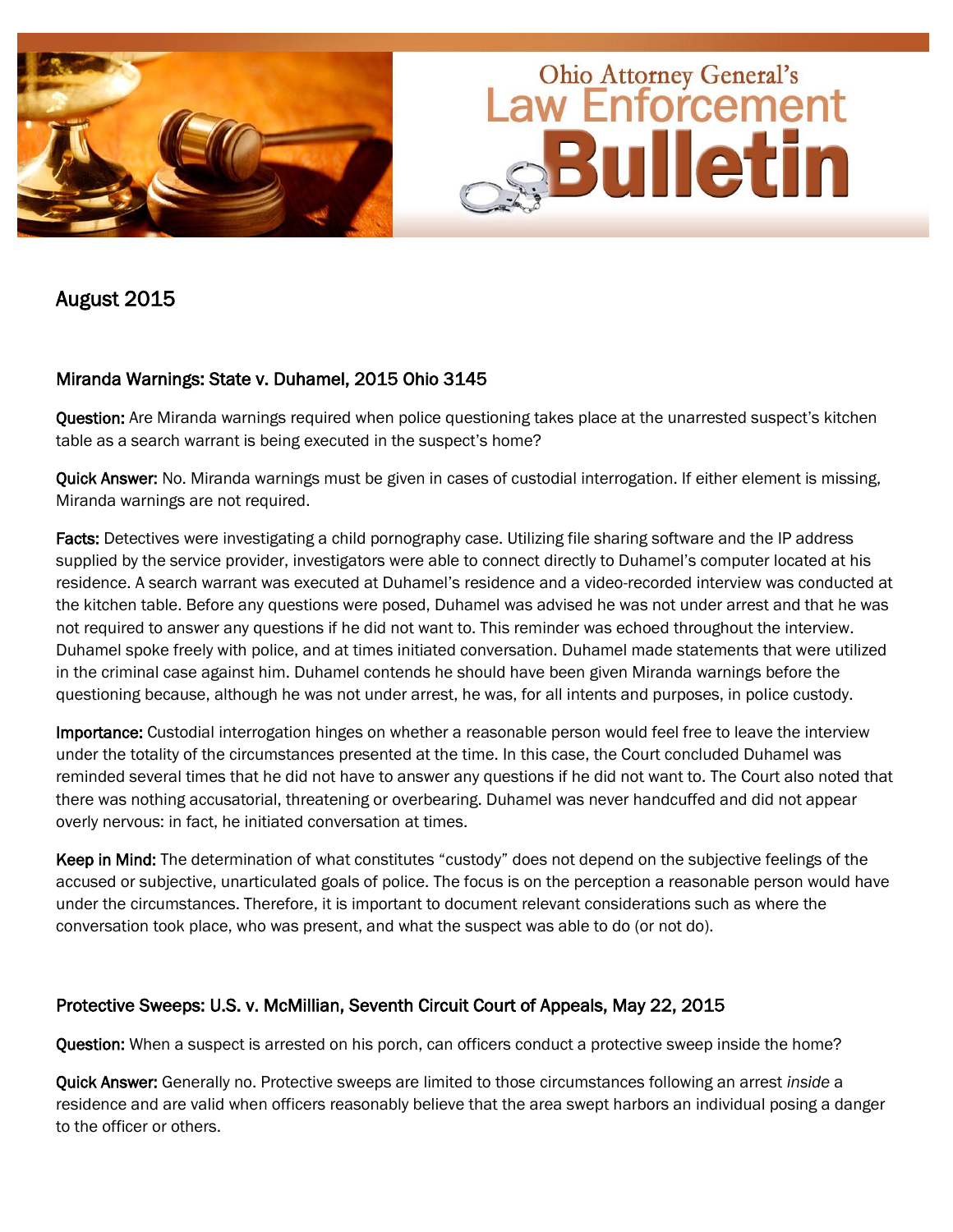Facts: Probable cause existed to arrest McMillian for a double homicide. Despite not having an arrest or search warrant, officers arrived at McMillian's home and arrested him on the porch when he came to the door. Tactical officers conducted a protective sweep of the house following McMillian's arrest and observed a rifle case in one of the bedrooms. Officers then obtained a search warrant citing (among other things) the observation of the gun case seen during the sweep. The government conceded that the protective sweep of McMillian's residence when he was arrested outside his door was a violation of the Fourth Amendment.

Importance: Since the protective sweep was what enabled officers to observe the rifle case, the Court held it was properly stricken from consideration when deciding whether the search warrant was supported by probable cause.

Keep in Mind: Officers may use other means to enter a suspect residence, including obtaining voluntary consent from the suspect or obtaining a search warrant.

## Request for Counsel: State v. Cherryholmes, 2015 Ohio 3063 July 29, 2015

Question: What constitutes a suspect's request for counsel requiring an officer to terminate a custodial interrogation?

Quick Answer: A clear and unambiguous request for counsel.

Facts: Cherryholmes forced himself on his wife and compelled her physically to engage in sexual activity against her will. After the incident she contacted her brother who called the police, triggering an investigation. Upon being interviewed by a detective, Cherryholmes signed a Miranda waiver. During the interview, Cherryholmes responded to several questions saying "I'd rather not say right now, I'd rather wait for a lawyer." When asked if he wanted to stop the interview or was willing to answer some questions, Cherryholmes indicated he was willing to participate in some manner. Cherryholmes was indicted and charged with rape and kidnapping.

Importance: Police officers are required to honor an invocation to terminate questioning only if such invocation is unambiguous. Suspects are permitted to refuse to answer some questions without counsel present while agreeing to continue an interrogation and answer other questions.

Keep in Mind: In this case the Court determined Cherryholmes during the interview chose a "question-by-question" approach and, as such, did not make an unambiguous or unequivocal request for counsel and full invocation of his right to remain silent. In this particular case, the defendant's statement was recorded. A recorded statement provides the most accurate record in determining whether a suspect has made a clear invocation for counsel or has elected to remain silent.

## Probable Cause: State v. Raphael, 2015 Ohio 3179

Question: Can an officer continue to detain occupants of a vehicle despite a canine's non-alert during an open-air sniff?

Quick Answer: Yes. The failure to alert is simply another factor to consider in analyzing the existence of the requisite suspicion. In this case, probable cause was satisfied by other factors despite the canine's failure to alert.

Facts: A deputy stopped a southbound vehicle on a known drug corridor at 1 a.m. for a traffic violation. The deputy observed eight large packages, shaped in blocks, wrapped with moving blankets, tightly taped, and filling the entire rear of the vehicle. The driver and passenger were both extremely nervous, shaking and avoiding eye contact. The passenger was unable to provide identification and the driver had prior drug charges. The stories given by the men did not match and the deputy requested a canine for an open-air sniff. The dog arrived but did not alert. This did not